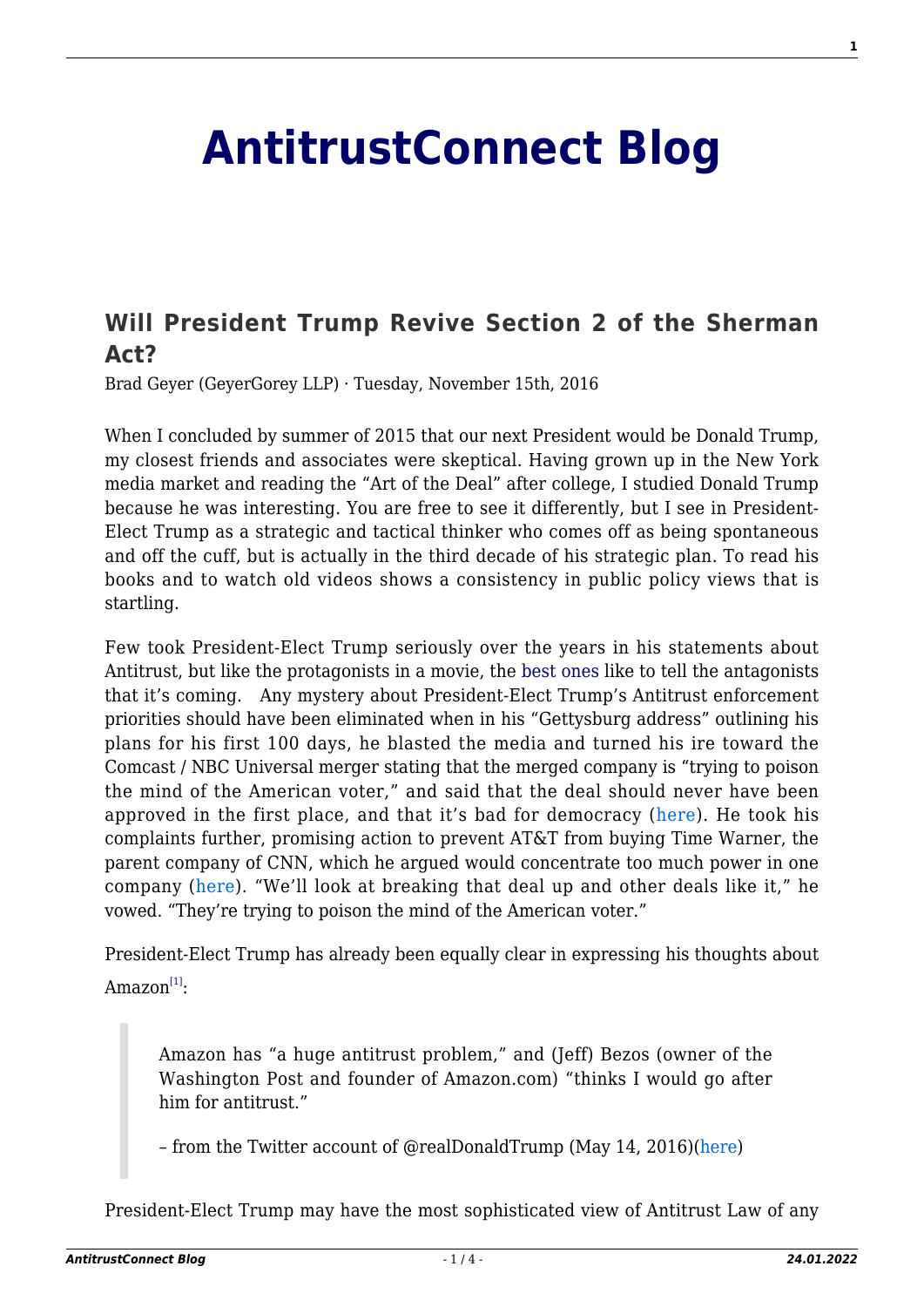U.S. President in history. That experience was recently referenced by [Emre N. Ilter](https://www.mwe.com/en/team/i/ilter-emre-n) in the National Law Review:

Mr. Trump was involved in three significant antitrust proceedings in the late 1980s and early 1990s. First, in 1988, Mr. Trump paid a \$750,000 civil penalty to settle charges brought by the US Department of Justice (DOJ) and Federal Trade Commission (FTC) that he had violated the Hart-Scott-Rodino Antitrust Improvements Act (HSR Act) by acquiring stock in two companies without making timely HSR filings. Around the same time, Mr. Trump, as one of the owners of the New Jersey Generals US Football League team, was involved in a private antitrust suit against the National Football League (NFL)—a case that resulted in a jury verdict that the NFL had willfully acquired or maintained monopoly power in a market consisting of major league professional football in the United States, in violation of Section 2 of the Sherman Act. Damages of \$1, trebled to \$3, were awarded. *US Football League v. Nat'l Football League*, 842 F.2d 1335 (2d Cir. 1988). Finally, Mr. Trump, in connection with his Atlantic City casinos, was sued by Boardwalk Properties, Inc. on numerous grounds including allegations that he had attempted to monopolize casino gambling and had conspired to suppress competition. After a lengthy legal battle, Mr. Trump prevailed. [\(here](http://www.natlawreview.com/article/election-2016-trump-antitrust)).

Combine experience, competition sophistication and seething intensity<sup>[\[2\]](#page-3-0)</sup> and recognize that in the early 1980's there were 50 media companies in the United

States. Now that number is  $6^{3}$ . I suspect he believes there is a significant conscious parallelism among these six companies and there seems to be tight coordination and collaboration –a common gestalt — among these organizations on a host of issues. Call it a "thought cartel". I would suggest that recent Wikileaks disclosures are likely to have reinforced this view among him and his team of advisors who may suspect that media companies are inducing lax regulation through maximizing the benefits of close

relationships of its media figures with the political apparatus.<sup>[\[4\]](#page-3-0)</sup> Further, is President-Elect Trump viewing AT&T, Time Warner, Amazon, Comcast and even  $Google^{[5]}$  $Google^{[5]}$  $Google^{[5]}$  individually as "media and information trusts", as he finalizes his enforcement initiatives? My hunch is that he is and that each of these companies is at risk of enhanced enforcement attention.

It is clear that President Elect-Trump understands the power of the bully pulpit and he knows that if he can get AT&T and Time Warner to abort merger discussions before "the sheriff even rides into town" that means: 1) less work for him; 2) emboldened career civil service enforcers who were gearing up to make the case for blocking it; and 3) an enhanced perception of the Antitrust Division's power. This, before he takes the oath of office in January, means enhanced leverage on day one.

I believe that it is possible he will pick a high visibility company, possibly on the crest of the wave of an aborted AT&T deal, to break up. So what potential "trust" will it be? Amazon has attracted criticism and controversy for years. Many of the criticisms are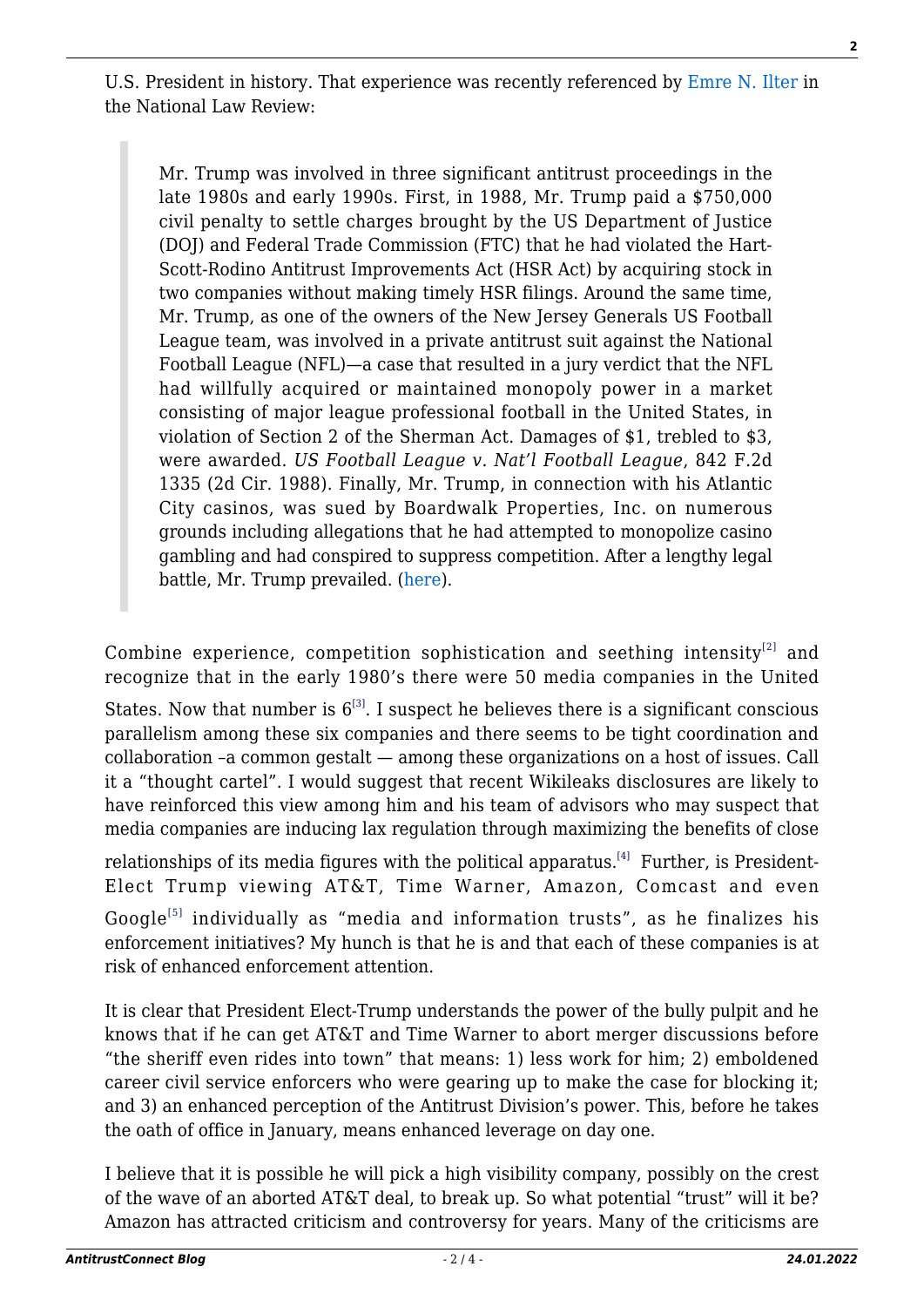tied to allegations of anti-competitive or monopolistic behavior. Does President-Elect Trump agree with Paul Krugman who recently penned, "Amazon.com, the giant online

retailer, has too much power, and it uses that power in ways that hurt America."<sup>[\[6\]](#page-3-0)</sup> Could the Department of Justice under the leadership of an Attorney General appointed by President-Elect Trump quite credibly take the view that Amazon is the

*Standard Oil Company* or the *AT&T* or the *Microsoft* of its day<sup>[\[7\]](#page-3-0)</sup> and bring an action to break it up?

I am certain that President-Elect Trump will announce that enforcement of the nation's Antitrust Laws needs to be reinvigorated and that allegations of predatory pricing and attempts to monopolize certain sectors of the economy will not be tolerated. Some might expect that a Republican administration would line up alongside lax Section 2 enforcement. It is clear, however, that whatever else might be expected in a Trump administration, based on his statements throughout the campaign, consistency with Republican orthodoxy is not that thing and affected companies would be well served to increase their outside counsel budget.

Mr. Geyer is a partner in the Washington and Philadelphia-based law firm of GeyerGorey LLP. Prior to entering private practice he was a prosecutor in the Antitrust Division of the Department of Justice for 21 years. From 2007 through 2012 he served as the Antitrust Division's Special Counsel to the Criminal Division involving "war zone" cases and investigations involving procurement fraud and grand fraud.

This post originally appeared on the [CartelCapers](http://cartelcapers.com/) blog.

<span id="page-2-0"></span>1. President-Elect Trump on Hannity May 12, 2016 at 15:59 through 17:20. "[Jeff Bezos is] using the Washington Post . . . he's using that for political purposes to save Amazon in terms of taxes and in terms of antitrust.

2. Any member of the Antitrust defense bar who would like to get a flavor of what I suspect will be reinvigorated Antitrust Enforcement under a Trump administration would be well served to [watch this video](https://twitter.com/businessinsider/status/796406250833518593) which shows Seth Rogan and President Obama roasting President Elect Trump in 2011. If you are like me, when you watch this video you see a ferocious Kodiak bear in a cage that is being poked with sticks. The Bear is not reacting, but you can tell he is going to bust out of the cage and tear the pokers to shreds … after he constructs an ingenious plan. There is something about his reaction that makes you feel uncomfortable from the first Rogan joke. You want to plead with the men with the sticks to "please just stop." You actually look in your hand to make sure you aren't holding a stick and try to drop it anyway. That is called power and intensity and control. He has it and he knows how to use it.

3. See, The Media Monopoly, 6th Edition, March 24, 2000, by Ben H. Bagdikian.

4. For example, in an [April 15, 2014 email](https://wikileaks.org/podesta-emails/emailid/37262) released by WikiLeaks, Eric Schmidt, CEO of Google, proposed that a \$1.5 billion Clinton Campaign vehicle be formed that, among other things, to convert each voter to a single record that aggregates all that is **3**